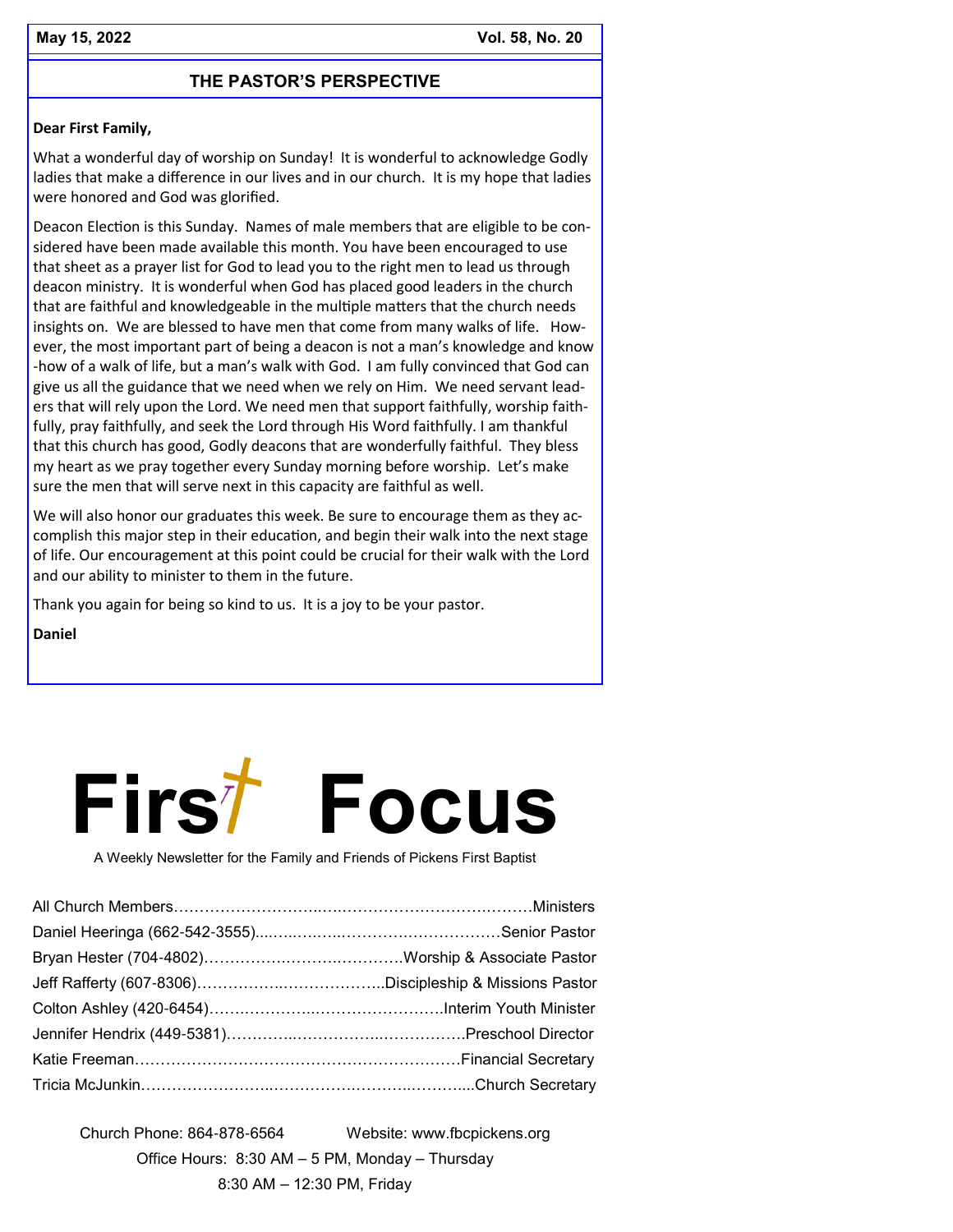# **Discipleship and Missions News from Jeff**



VBS will be the week of June 20<sup>th</sup> – 23<sup>rd</sup> from 6:00 p.m. until 8:00 p.m. for children who have completed  $K4 - 5<sup>th</sup>$  grade (There will be preschool classes for children of volunteers). You can register children on our web-site at www.fbcpickens.org. We are still in need of volunteers, so please sign up in the Sanctuary foyer.



PFBC is reserving Otter Creek Water Park on June  $2^{nd}$  from 5:45 p.m. until 7:45 p.m. for a time of Fun and Fellowship for all ages! Everyone is welcome to attend and encouraged to bring guest! Otter Creek is located at 101 W Darby Rd., Greenville.

#### **Backyard Bible Club**

We are planning to do a Backyard Bible Club at Windwood Gardens Apartments the week of July 11<sup>th</sup> from 10:00 a.m. until noon. If interested in helping, please contact Jeff at 878-6564 or Jeff@fbcpickens.org.



# **For the month of May, we would like to collect flashlights, batteries,**

**combs, brushes, hair bows, etc.**  There will be boxes located in the Sanctuary and in the Welcome Center to collect the supplies each month.



# **Bryan's Notes**

**Celebrators 2022**

October 10-13, 2022 Pigeon Forge, TN

Hello Everyone, Here is the Celebrators 2022 Information for this years trip. Limited space is available, so please let me know as soon as you can if you plan to go.

# **Celebrators 2022, October 10-13: (Monday- Thursday) in Pigeon Forge, TN.**

### **The Cost is:**

- \$372 2 to a room per person
- \$294 3 to a room per person
- \$256 4 to a room per person
- \$604 1 to a room per person

\*No meals are included except for breakfast at the hotel on Tuesday, Wednesday, and Thursday. We are staying at the Quality Inn in Pigeon Forge, TN 2708 Parkway, Pigeon Forge, TN 37863

**Guests Include: Dr. David Jeremiah, Sandi Patty, Charles Billingsley, The Collingsworth Family, Greater Vision, Ken Davis, and Michael W. Smith**

\*Deadline to Sign Up and Pay a Non-refundable \$100 deposit is Sunday, June 5th.

Sign-Up Sheet is located outside the Adult IV area or you can call me or email me to reserve your spot. 704-4802 or **bryan@fbcpickens.org** 

In Christ, Bryan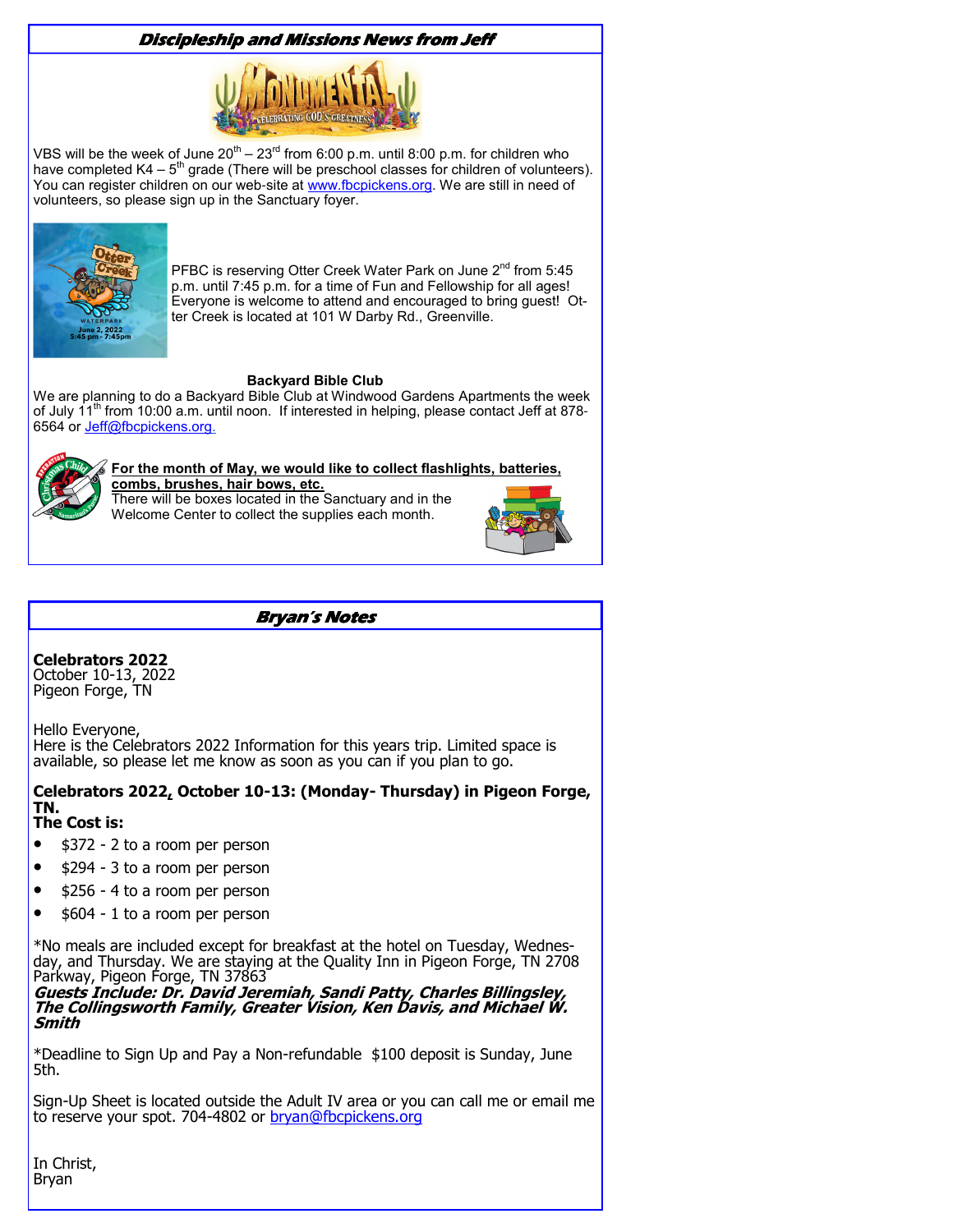#### **Deacon Selection – May 15**

We will select 5 new deacons on Sunday morning, May 15. As set forth in our church bylaws, deacons are chosen from among the men of our church who are at least 21 years of age and have been a member of the church for at least one year. For the convenience of our church family, a list of men who meet this age and membership requirement is available in the vestibule. However, our church has higher qualifications for deacons than just age and membership requirements.

We require deacons to meet the biblical qualifications found in 1 Timothy 3:8-13 and Acts 6:1-7. Generally, these qualifications require that a man demonstrate Godly character, doctrinal soundness, and the spiritual qualities necessary to provide effective leadership in his home and the church. He should also be faithful to the church in attendance, service, and giving.

Please keep these qualifications in mind as you prayerfully look through the list of men in our church. On Sunday morning, May 15, be prepared to vote for 5 men who meet these qualifications. Keep in mind that this is not a nomination process. The top five qualified men who agree to serve will be presented to the church on August 14 for confirmation.

The men whose names are listed below are currently serving as deacons. Those rotating off this year are ineligible for re-election for one year.

Joe Dunn Zander Clarkson Colton Ashley Lynn Fisher **Internal Studies Couch** Jimmy Dickard Boyce Couch Larry Martin **David Harper** Gil Stewart Roger Smith **Don Shuman** Victor Whitworth Mendel Stewart **In Turner** Jeff Turner **Andy Williams** 

Rotate Off in 2022 Rotate Off in 2023 Rotate Off in 2024



**Awanita Valley** CAMP. RETREAT. ADVENTURE.

Children, Youth and Family Fall Retreat Mark Your Calendars! October 7-9, 2022 More Information to Come!



**Please plan for your family to attend these upcoming events:** 

- June 2 Otter Creek Water Park
- June 20 23 Vacation Bible School
- July 15 17 CentriKid camp (for  $1^{st}$   $5^{th}$  graders)
- July 24 Powdersville YMCA Pool Party (more information to come)
- October 7 9 Children's Fall Retreat at Awanita Valley

#### **Preschool Worship Volunteers, 10:30 a.m. Service**

- **May 15:** Babies & 1's, Sheila Dunn & Jennifer Hendrix Older Preschoolers, Doug & Jeanine Hayes
- **May 22:** Babies & 1's, Frances Stewart & Susan Williams
- Older Preschoolers, Loree, Mallie, & Morgan Couch **- - - - - - - - - - - - - - - - - - - - - - - - - - - - - - - - - - - - - - - - - - - - - - - - - - - - - - - - - - - - - - - - - - - - - - - - - - - - - - - - - - - - - - - - - - - - - - - - - - - - - - - - - - - - - - - - - - - - - -**

#### **Safety Team Rotation Assignment**

**The Month Of May** May 1st - Team B May 8th - Team C May 15th - Team D May 22nd - Team A May 29th - Team B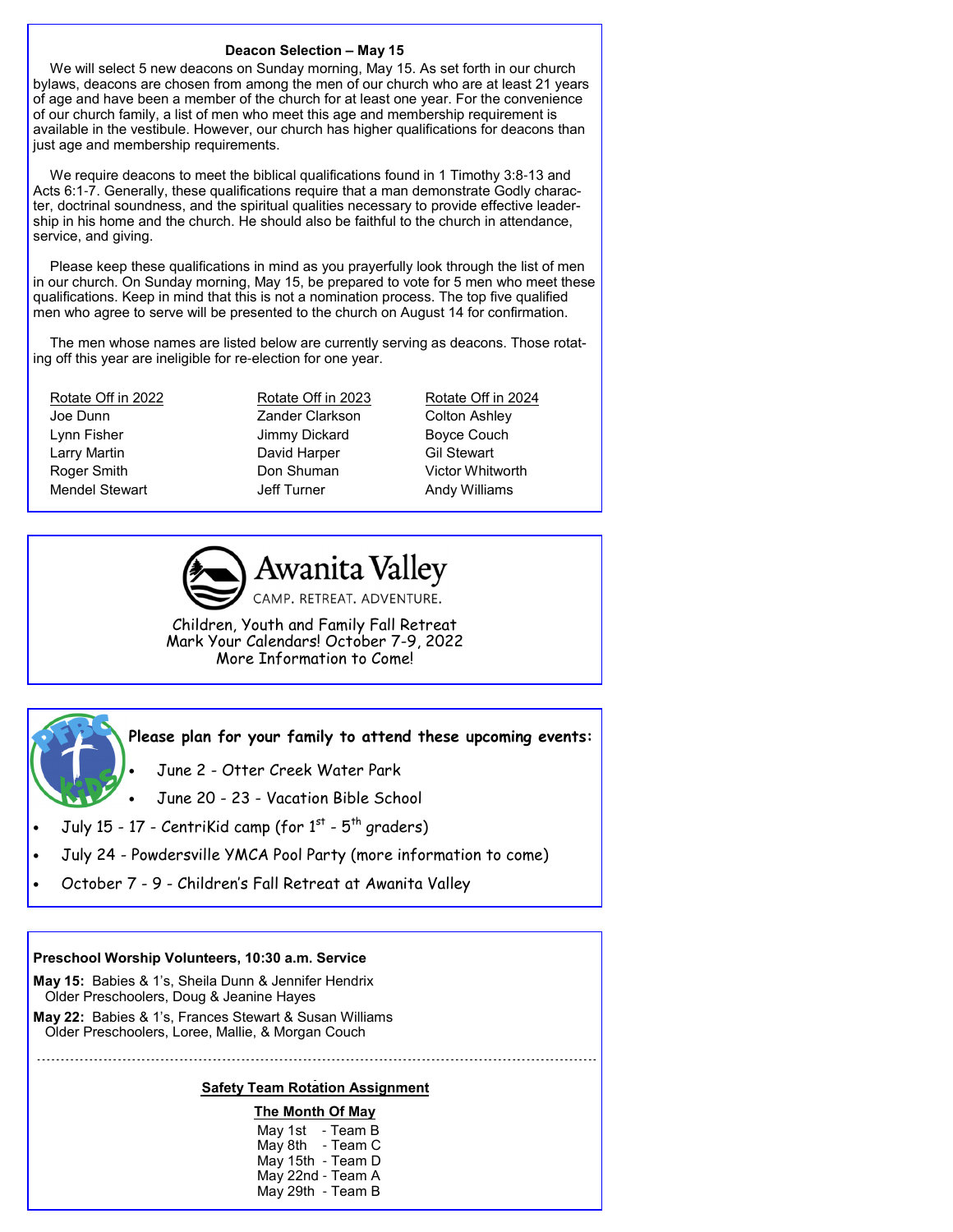#### **Graduate Recognition - May 15, 2022**

#### **High School Graduates**



- **Libby Renae Howard** Graduating from Pickens High School To attend Tri-County Technical College and transfer to Anderson University – Major: Graphic Design
- **Riley Elizabeth Rogers** Graduating from Pickens High School To attend Clemson University - Major: Nursing
- **Katelyn Elizabeth Shuman** Graduating from Liberty High School To attend Charleston Southern University - Major: Nursing

#### **Post-Secondary Graduates**

our<br>Traduates

**CELEBRATE** 

- **Jacob Lewis Alexander**  Associate of Applied Science in Industrial Electronics Technology from Tri-County Technical College
- **William Talton Alexander**  Bachelor of Science in Nursing from Clemson University
- **Russel Eugene Stafford** -Associates of Applied Science in Aviation Technology from Greenville Technical College
- Addelin Grace Welborn Bachelor of Science in Accounting from Clemson University
- **Jacob Nathaniel Williams**  Bachelor of Science in Mechanical Engineering from Clemson University



#### **Otter Creek Water Park**

Both children and youth will be going to Otter Creek Water Park on June 2. Please note that the following information only applies to the youth.

The youth can ride the PFBC bus to Chick-Fil-A and Otter Creek. The bus will be leaving the Xchange at 4PM on June 2, 2022. We will be back around 8:30 PM. **Please send money with your youth for Chick-Fil-A. There is no cost for Otter Creek.** Students should dress appropriately for both Chick-Fil-A and Otter Creek. Students should bring a change of clothes for the ride back from Otter Creek. They should also bring sunscreen and towels. Please sign up at fbcpickens.org/ottercreek.

- May 15 Graduate Recognition Sunday
- 
- 
- May 15 PHS Baccalaureate Service in the Sanctuary at 4PM
- June 2 Otter Creek Water Park
- June 20-23 Youth Summer Worship Week (in conjunction with kids VBS)
- October 7-9 Fall Retreat at Awanita Valley

#### **IN BRIEF**

*Congratulations to Brian and Jennifer McGuffee on the birth of their daughter, Ellie Grace McGuffee, on Wednesday, May 4, 2022. Congratulations to big brother, Colton, also!*

*Thank you, church family, for the many expressions of love you have shown to Ann and our family during her illness and death. All of you loved her well over the years and she loved her church family. We appreciate every act of kindness during this difficult time.*

*The Whitworth family*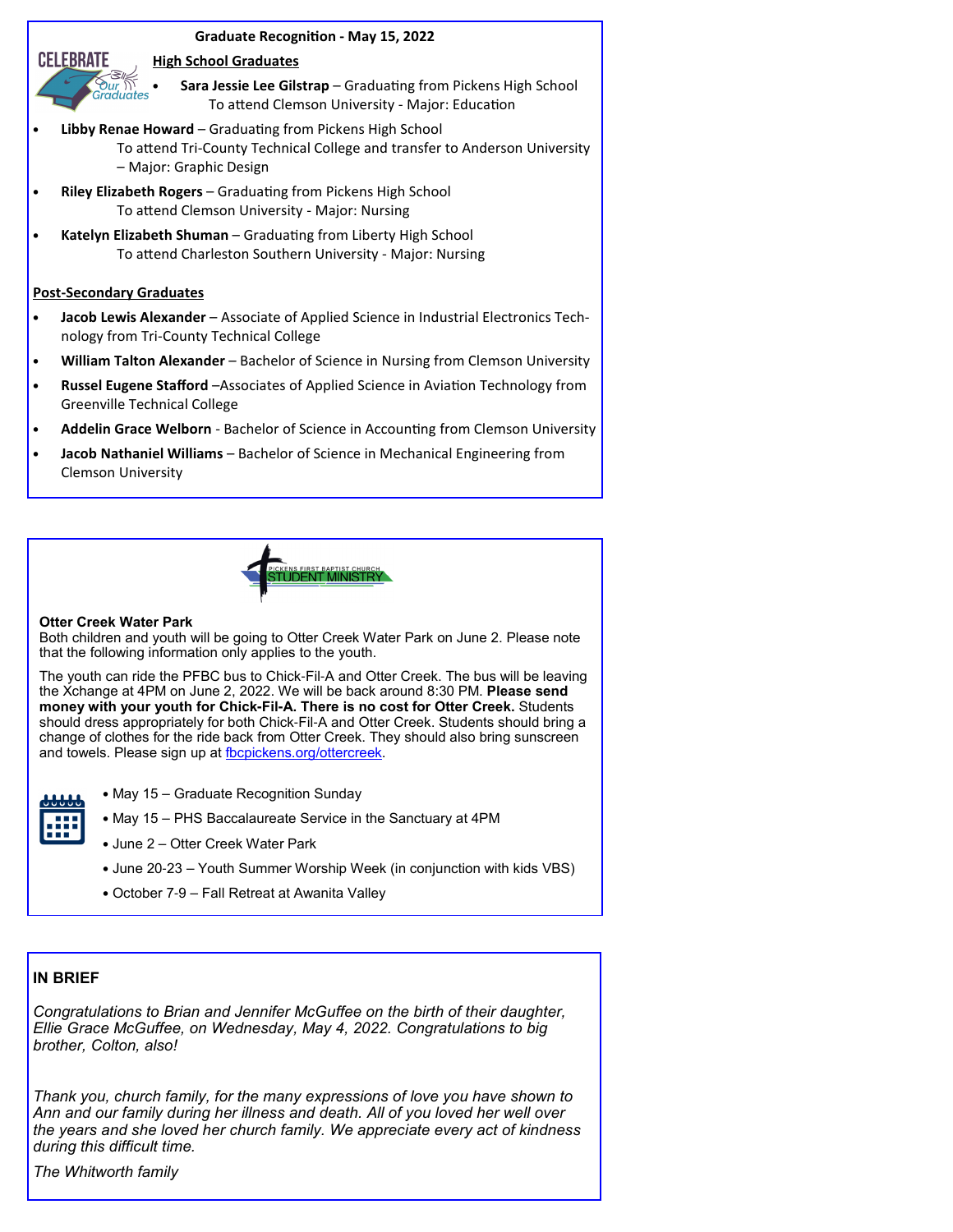#### **Pickens First Baptist Church Schedule**

**Sunday, May 15**

9:15 a.m. - Sunday School 10:30 a.m. - Worship Service 11:30 a.m. - Graduate Luncheon, FH 4:00 p.m. - Baccalaureate Service, **Sanctuary** 

**Tuesday, May 17** 9:00 a.m. - Tuesday Morning Bible Study, Room E357

today in honor of Ellie Grace

Jennifer McGuffee, who born on Wednesday, May 4, 2022.

#### **Wednesday, May 18**

6:00 p.m. - Awana, FH 6:15 p.m. - Orchestra Rehearsal 6:30 p.m. - Adult Bible Study & Prayer Service, Room E200; Youth Activities, Xchange; Preschool Activities; Adult Choir & Small Groups Rehearsal

**Thursday, May 19** 10:00 a.m. - WMU Mtg, Church Parlor

**Friday, May 20** Hester Wedding Rehearsal, Sanc. & FH

**Saturday, May 21** Hester Wedding, Sanc. & FH



#### FACTS & FIGURES

Worship Attendance - 350 **Annie Armstrong Offering**: \$5,335.00

**May 8, 2022 Building Fund: \$269,504.75** Sunday School - 205 Offering - \$21,611.79 Offering to Date - \$372,504.81 Goal to Date - \$422,196.72

# **Thank you for worshiping with us Today!** *Please complete, tear off, and place in offering plate.* **Connect with Us Here at PFBC!**

Name

Email

Phone Number

I would like to know more about becoming a Christian.

I would like to know more about Pickens First Baptist Church.